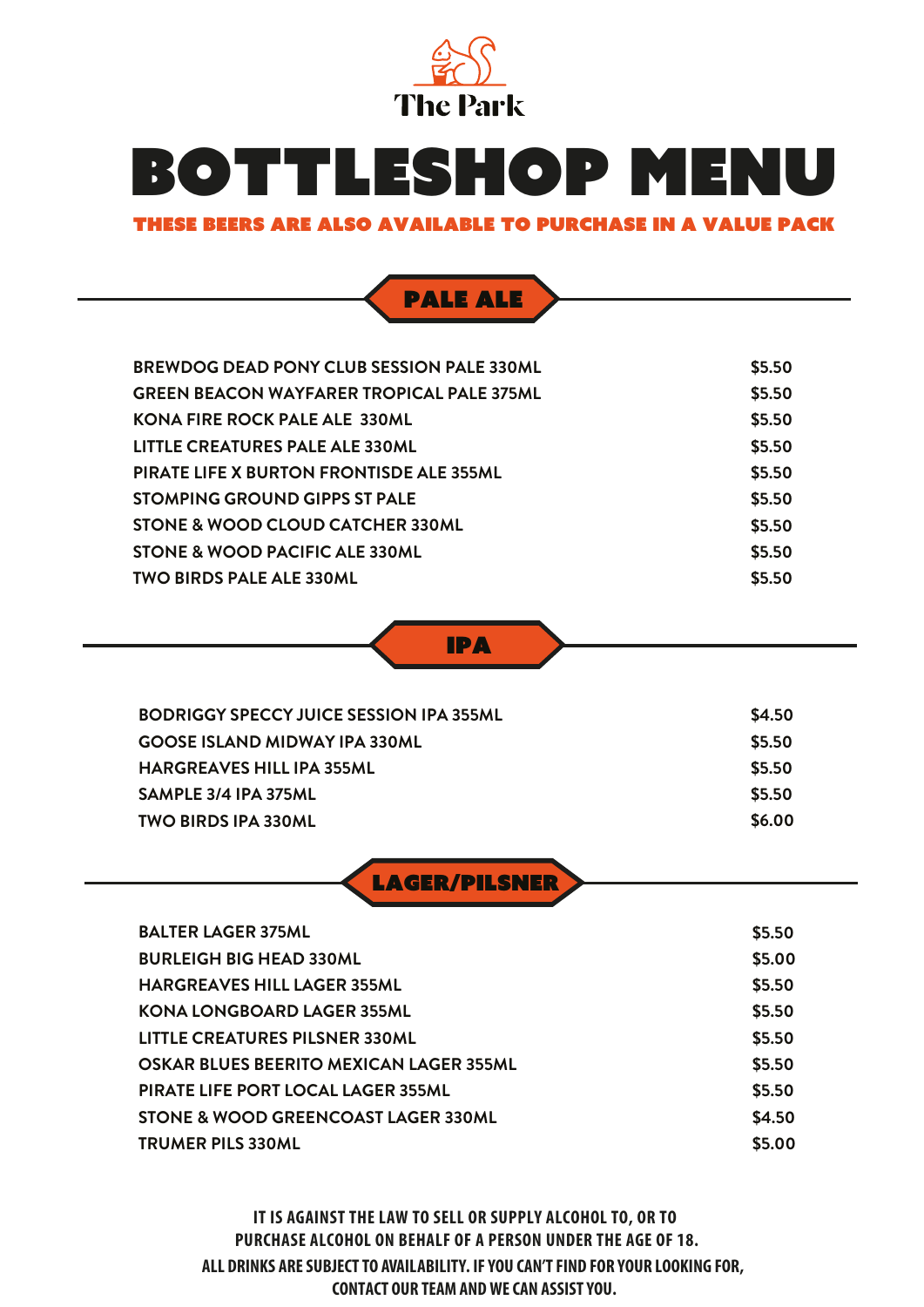

### THESE BEERS ARE ALSO AVAILABLE TO PURCHASE IN A VALUE PACK

ALE

| KONA BIG WAVE GOLDEN ALE 355ML                   | \$5.50 |
|--------------------------------------------------|--------|
| KONA ISLAND COLADA CREAM ALE                     | \$6.00 |
| LITTLE CREATURES ROGERS 330ML                    | \$5.00 |
| <b>MOUNTAIN GOAT SUMMER ALE 355ML</b>            | \$5.50 |
| OSKAR BLUES PRISCILLA WHITE WHIT ALE             | \$5.50 |
| PIRATE LIFE HOPPY AMBER ALE 330ML                | \$5.50 |
| <b>TWO BIRDS SUNSET ALE 330ML</b>                | \$5.50 |
| <b>TWO BIRDS TACO 330ML</b>                      | \$5.50 |
| <b>TWO BIRDS PASSION VICTIM SUMMER ALE 330ML</b> | \$6.00 |
| <b>WHITE RABBIT WHITE ALE 330ML</b>              | \$5.50 |
| WAYWARD BREWING EVERYDAY ALE 375ML               | \$5.50 |
|                                                  |        |



| <b>WHITE RABBIT DARK ALE 330ML</b> | \$5.00 |
|------------------------------------|--------|
| <b>STOUT / PORTER</b>              |        |

| <b>DAINTON HOPPY STOUT 355ML</b>                 | \$5.50 |
|--------------------------------------------------|--------|
| <b>FALL &amp; RISE DORCHAE IRISH STOUT 375ML</b> | \$5.50 |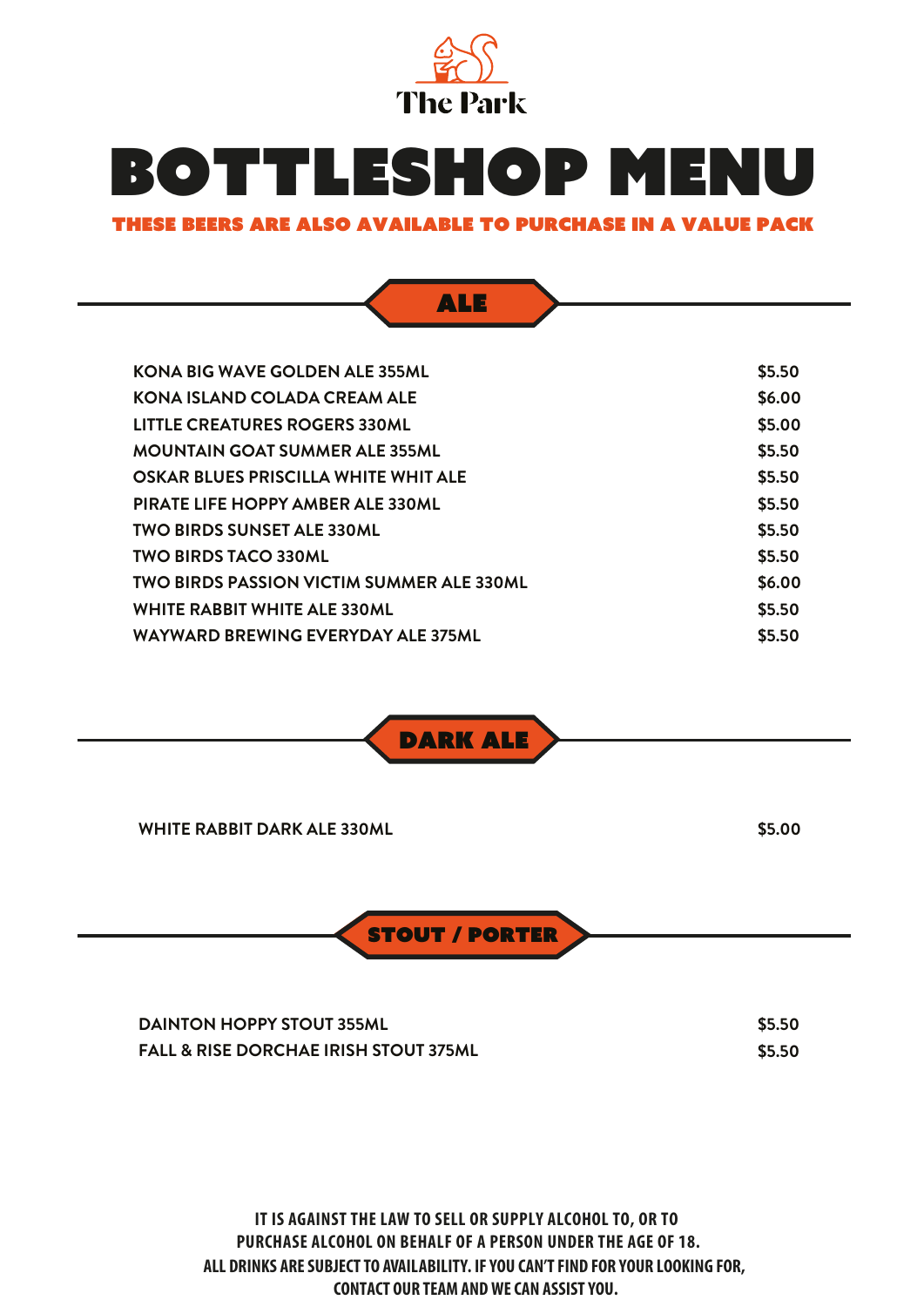

### THESE BEERS and ciders ARE ALSO AVAILABLE TO PURCHASE IN A VALUE PACK

CIDER

**BATLOW CLOUDY APPLE CIDER 330ML BATLOW PREMIUM APPLE CIDER 330ML CHEEKY RASCAL RASPBERRY & APPLE CIDER 330ML CHEEKY RASCAL STRAWBERRY & APPLE CIDER 330ML**

**\$5.00 \$5.00 \$5.00 \$5.00**

| <b>CHEEKY RASCAL SUMMERBERRY</b>            | \$5.00 |
|---------------------------------------------|--------|
| <b>COLONIAL BERTIE APPLE CIDER 375ML</b>    | \$5.00 |
| <b>FRANKS APPLE CIDER 330ML</b>             | \$6.00 |
| <b>FRANKS CHERRY &amp; PEAR CIDER 330ML</b> | \$7.00 |
| <b>FRANKS SUMMER PEAR CIDER 330ML</b>       | \$5.00 |
| <b>HILLS APPLE CIDER 330ML</b>              | \$5.00 |
| <b>HILLS APPLE &amp; GINGER CIDER 330ML</b> | \$5.50 |
| <b>HILLS PEAR CIDER 330ML</b>               | \$5.00 |
| NAPOLEONE & CO APPLE CIDER 330ML            | \$5.00 |
| NAPOLEONE & CO PEAR CIDER 330ML             | \$5.00 |
| STONE & WOOD THE GATHERER 375ML             | \$5.00 |



| BIRRA DEL BORGO INBRANATA SAISON 330ML | \$5.50 |
|----------------------------------------|--------|
| <b>TWO BIRDS FRUIT TANG SOUR 375ML</b> | \$5.50 |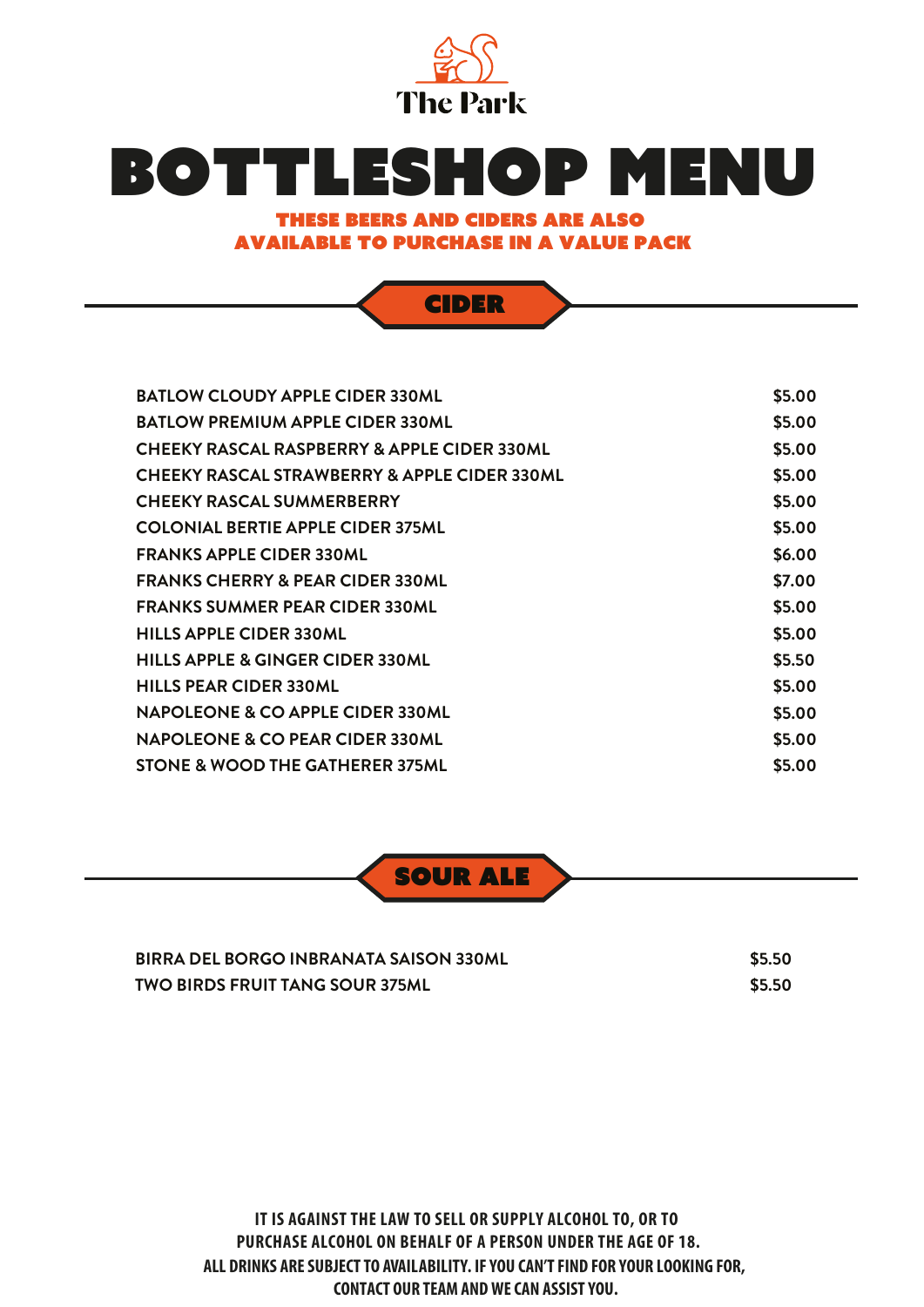

#### THESE BEERS ARE ALSO AVAILABLE TO PURCHASE IN A premium PACK



| ALESMITH ORANGE X PALE ALE 355ML                        | \$7.00 |
|---------------------------------------------------------|--------|
| <b>BAKED GOODS HOPPY PALE ALE 355ML</b>                 | \$7.00 |
| <b>DESCHUTES RED CHAIR NORTH WESTERN PALE ALE 355ML</b> | \$7.00 |
| <b>MAGIC ROCK INHALER JUICY PALE ALE 330ML</b>          | \$7.00 |
| THREE WEAVERS DAY JOB PALE ALE 355ML                    | \$7.00 |
| <b>VOCATION PRIDE &amp; JOY AMERICAN PALE 330ML</b>     | \$9.00 |
| WILD BEER CO. FRESH PALE ALE 330ML                      | \$7.00 |

IPA

| <b>DESCHUTES FRESH SQUEEZED IPA 355ML</b>          | \$8.00  |
|----------------------------------------------------|---------|
| <b>KONA GOLD CLIFF IPA 355ML</b>                   | \$6.00  |
| ROUGE COLD BREW 2.0 ALE 355ML                      | \$8.50  |
| SIERRA NEVADA HOP HUNTER 355ML                     | \$7.00  |
| SIERRA NEVADA ORANGE PALE IPA 355ML                | \$7.00  |
| STONE GO TO IPA 473ML                              | \$7.50  |
| <b>STONE RUINATION IPA 355ML</b>                   | \$7.50  |
| TO OL DANGEROUSLY CLOSE IPA 355ML                  | \$9.00  |
| <b>VICTORY DIRTWOLF DIPA 355ML</b>                 | \$10.00 |
| <b>VOCATION HEART &amp; SOUL SESSION IPA 330ML</b> | \$10.00 |
| WILD BEER CO. EVOLVER IPA 330ML                    | \$10.00 |

LAGER/PILSNER

| ALE SMITH SUBLIME MEXICAN LAGER 355ML            | \$8.00 |
|--------------------------------------------------|--------|
| <b>BRUSSELS BEER PROJECT GROSSE BERTHA 330ML</b> | \$7.50 |
| <b>DESCHUTES DA SHOOTZ 355ML</b>                 | \$8.00 |
| <b>FOUNDERS PC PILS 355ML</b>                    | \$6.00 |
| <b>ROGUE YELLOW SNOW PILSNER 330ML</b>           | \$8.00 |
| WEIHENSTEPHANER KRISTALL WEISSBIER 500ML         | \$7.00 |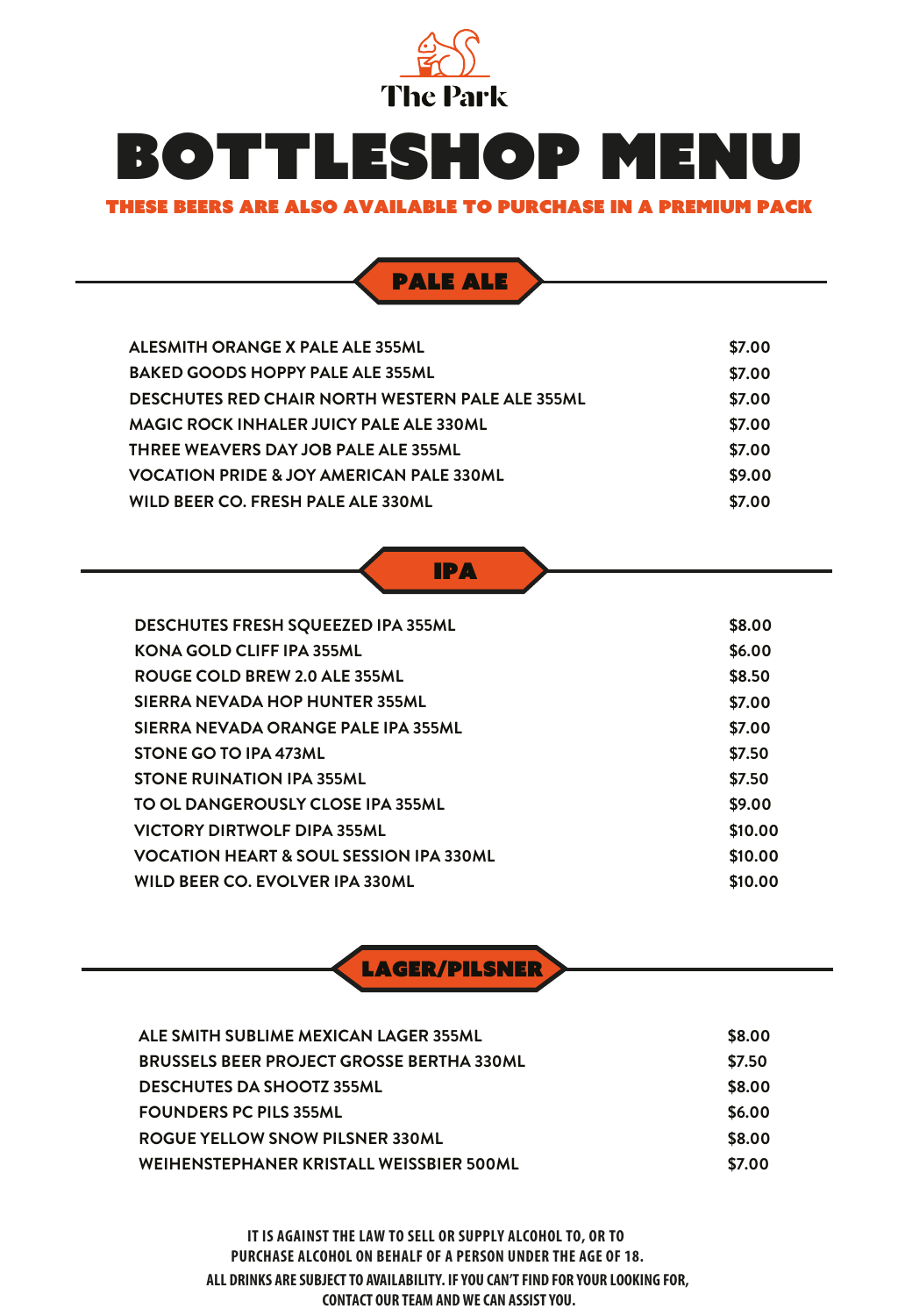

### THESE BEERS ARE ALSO AVAILABLE TO PURCHASE IN A premium PACK



| \$8.00  |
|---------|
| \$7.00  |
| \$7.00  |
| \$8.00  |
| \$8.00  |
| \$6.00  |
| \$7.00  |
| \$7.00  |
| \$9.00  |
| \$9.00  |
| \$9.00  |
| \$8.00  |
| \$10.00 |
|         |

SOUR ALE

| <b>BIRRA DEL BORGO FRAGUS STRAWBERRY 330ML</b> | \$8.50 |
|------------------------------------------------|--------|
| <b>MAGIC ROCK AMANECER MEXICANO ALE 330ML</b>  | \$9.00 |

**SPECIALTY** 

| <b>BILLSON'S DARK &amp; STORMY 355ML</b>   | \$8.00 |
|--------------------------------------------|--------|
| <b>FUTURE MEMOIRS OF A ROOT BEER 330ML</b> | \$7.00 |
| LICK PIER GINGER BEER 330ML                | \$6.00 |
| <b>MATSO'S GINGER BEER 330ML</b>           | \$7.00 |
| <b>MATSO'S MANGO BEER 330ML</b>            | \$7.00 |
| <b>MATSO'S HARD LEMONADE 330ML</b>         | \$7.00 |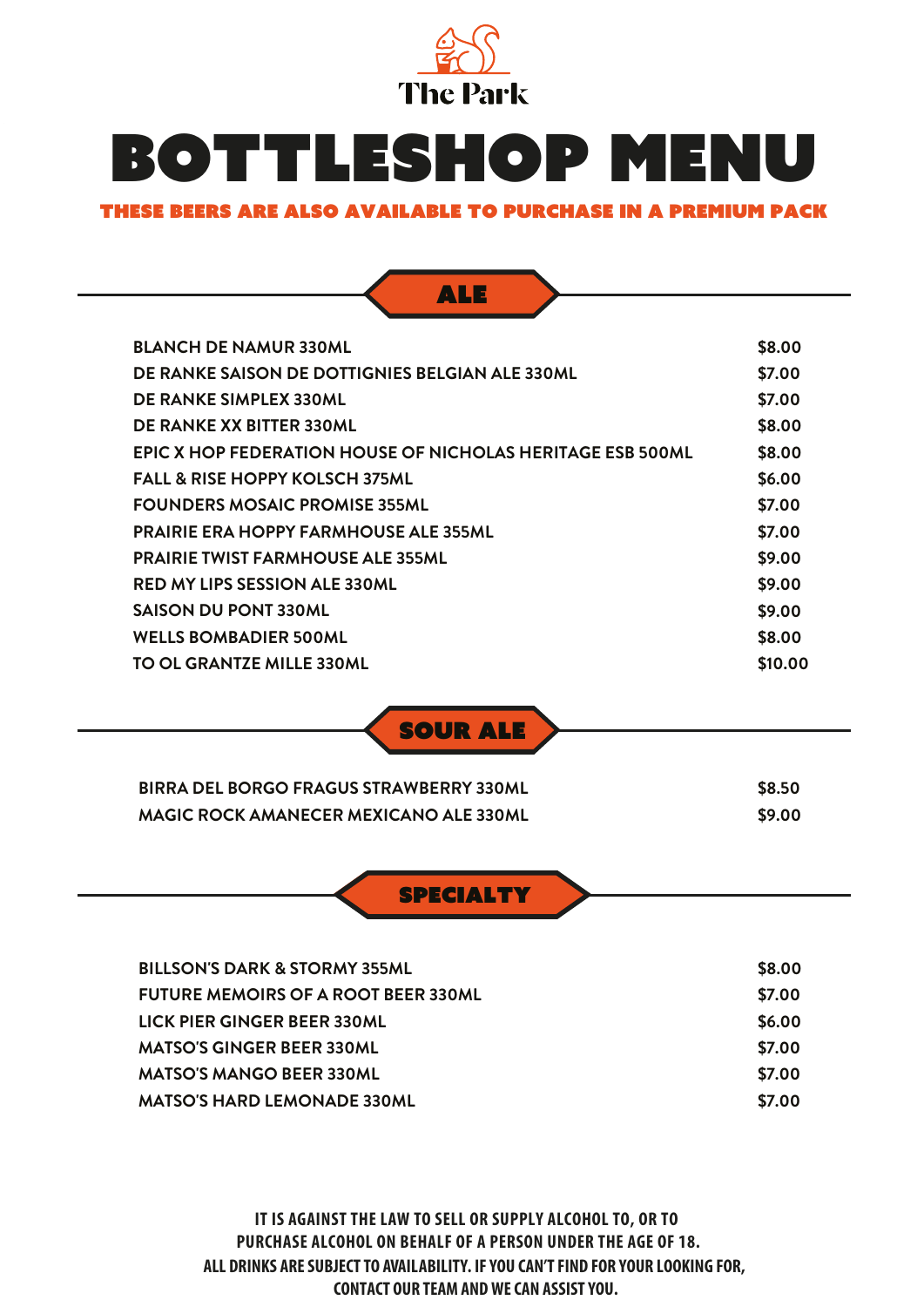

### THESE small batch & limited release BEERS ARE only AVAILABLE for individual purchase only

| <b>ALE SMITH GRAND CRU 750ML</b>                                                       | \$25.00            |
|----------------------------------------------------------------------------------------|--------------------|
| <b>FOUNDERS BLUSHING MONK 355ML</b>                                                    | \$16.00            |
| <b>GOOSE ISLAND GILLIAN 750ML</b>                                                      | \$22.00            |
| <b>GOOSE ISLAND HALIA 750ML</b>                                                        | \$22.00            |
| <b>GOOSE ISLAND LOLITA 750ML</b>                                                       | \$22.00            |
| <b>MOON DOG CHERRY PIE A LA MODE RED ALE 650ML</b>                                     | \$19.00            |
| <b>MURRAY'S ANNIVERSARY ALE 750ML</b>                                                  | \$30.00            |
| <b>PRAIRIE VOUS FRANCAIS 750ML</b>                                                     | \$18.00            |
| THE BREURY TRADE WINDS 750ML                                                           | \$30.00            |
| TO OL MR. BLONDE 2018 500ML                                                            | \$12.00            |
| 8 WIRED TALL POPPY INDIAN RED ALE 330ML                                                | \$11.00            |
|                                                                                        |                    |
| <b>IPA</b>                                                                             |                    |
| OFFSHOOT BEER CO HOP LUCK IPA 473ML<br><b>8 WIRED SUPERCONDUCTOR DOUBLE IIPA 330ML</b> | \$12.50<br>\$11.00 |

| <b>GARAGE PROJECT HOPS ON PONTE 650ML</b>     | \$15.00 |
|-----------------------------------------------|---------|
| <b>ORIGINAL POPSICLE ICE CREAM PILS 330ML</b> | \$12.00 |